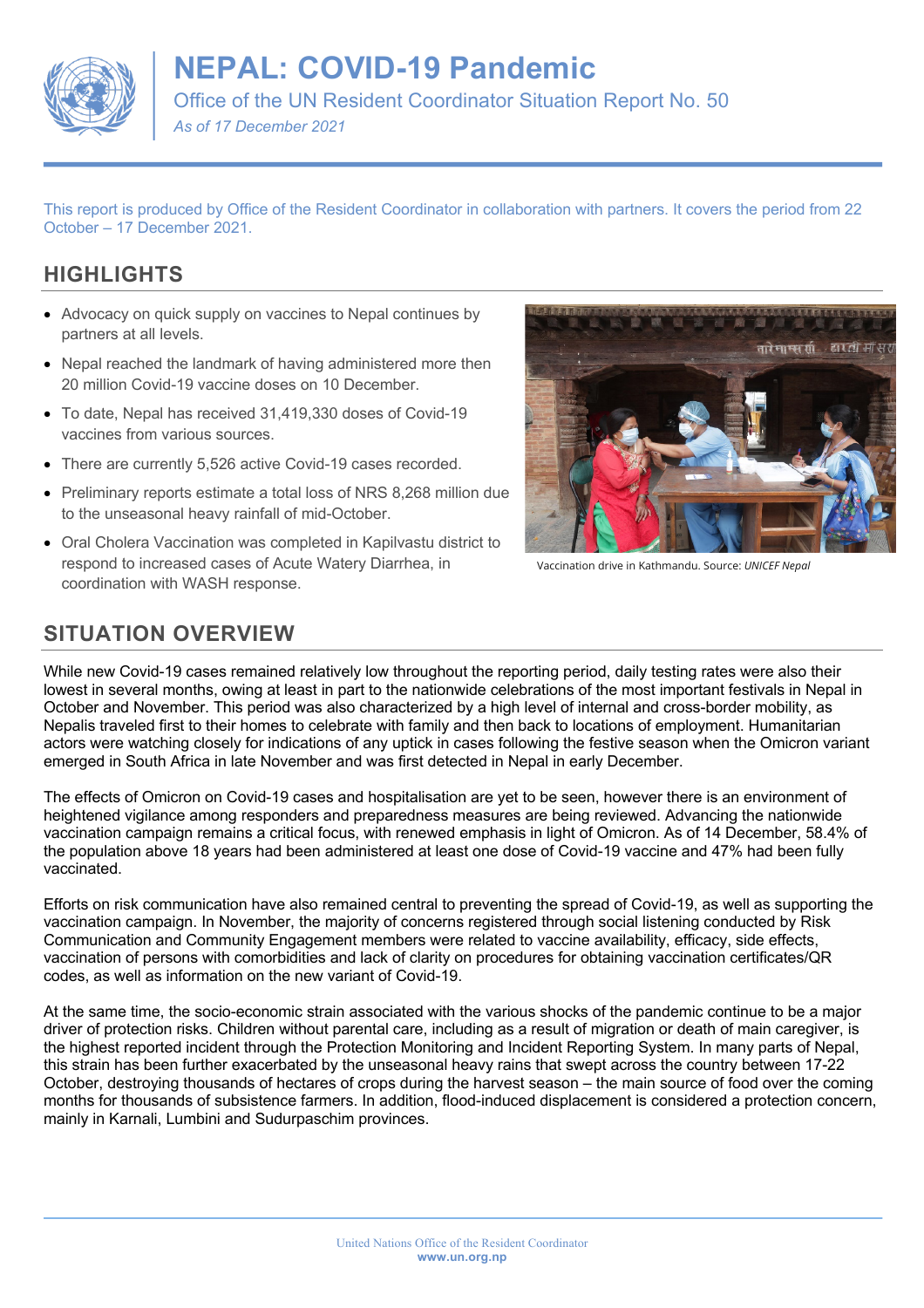## **PRIORITY NEEDS**

#### **Health**

- Universal application of public health and social measures.
- Strengthening points of entry (PoEs) for effective management (registration, screening, quarantine, testing, isolation) of all entrants, as well as in physical infrastructures for health desks and holding centres, WASH facilities, data management tools and equipment, screening and testing kits, IPC measures and skilled human resources.
- Mobilizing contact tracing and case investigation team with optimal utilisation of Antigen testing kits.
- Supporting Information Management Units (IMUs) for real time information from PoEs, laboratories, isolation centers, hospitals, etc.

### **WASH**

• Preparation for possible third wave of COVID-19 in light of the emergency of the Omicron variant, with particular focus on institutions like schools, health care facilities and high-density low-capacity areas.

### **Risk Communication and Community Engagement**

- Sustaining public health and safety measure practices, especially the correct use of masks including outside Kathmandu Valley, and in public and private schools to stop the spread of COVID-19.
- Improving vaccination coverage in low performing municipalities and provinces through promotion of vaccination campaign information and addressing vaccine hesitancy among selected ethnic and religious minorities.

### **Food Security**

- Unseasonal heavy rainfall on 19-20 October 2021 caused landslides in the hills and flooding across the Terai region in Sudurpaschim, Lumbini, Province One, Province Two, and parts of Karnali. The disaster damaged assets, including houses, water and sanitation infrastructure, and food stocks. Large areas of cropland have been damaged, affecting agricultural production and the primary source of livelihoods for many households.
- The rapid assessment using 72-hour assessment approach estimated that food security status of 77,635 people is significantly affected as a result of the flooding, of which 63,897 people, or 11,716 households, are in need of immediate assistance. Moreover, the rapid field assessment carried out by the Ministry of Agriculture and Livestock Development shows that the total area of affected by flood was 171,076 hectares, with an estimation of damage of 85,580 hectares paddy field and 325.258 MT paddy loss.
- The preliminary report estimated a total loss of NPR 8,268 million due to the unseasonal heavy rainfall with the highest loss in Lumbini, followed by Sudurpachim and Province One. Considering the extensive damage to crops – a primary livelihood for agricultural households as well as many daily wage labourers – in-depth assessment of the flood impact on livelihoods is underway. The results of this assessment will provide guidance on mid to longterm recovery options.

## **Protection**

- While socio-economic needs remain high on the list of main drivers of protection risks, the lingering consequences of the monsoon season continue to be felt, with flood-induced displacement considered a protection concern, mainly in Karnali, Lumbini and Sudurpaschim provinces.
- With ongoing protection needs, alert mechanisms, helplines, shelters and one-stop centers continue to be important entry points to the different layers of the social welfare system in Nepal.
- Gender-based violence (GBV) remain a major risk, disproportionately faced by women and girls. The continuity of GBV prevention and response services must be supported and specific gaps addressed, particularly in terms of protective services, access to justice and legal assistance.
- Despite school re-opening, dropout risks for most vulnerable children emerge as top concerns among community members. Coordination between protection and education actors is critical to prevent school dropouts and associated negative coping mechanisms.

#### **Nutrition**

- Support to local governments to strengthen and expand outpatient therapeutic centres to the health posts and via female community health volunteers for the management of 20,000 severe acute malnutrition (SAM) cases.
- Provision of personal protective equipment (PPE) for 52,000 FCHVs so they can continue to provide various community-based health and nutrition programmes, including screening and detection of wasted children, supporting pregnant women with maternal nutrition counselling, supporting women to maintain breastfeeding and counselling of caregivers on complementary feeding and healthy diets for children.
- Provide blanket supplementary feeding to children aged 6-23 months, and pregnant and lactating women in Province Two, Karnali and Sudurpaschim.

## **Education**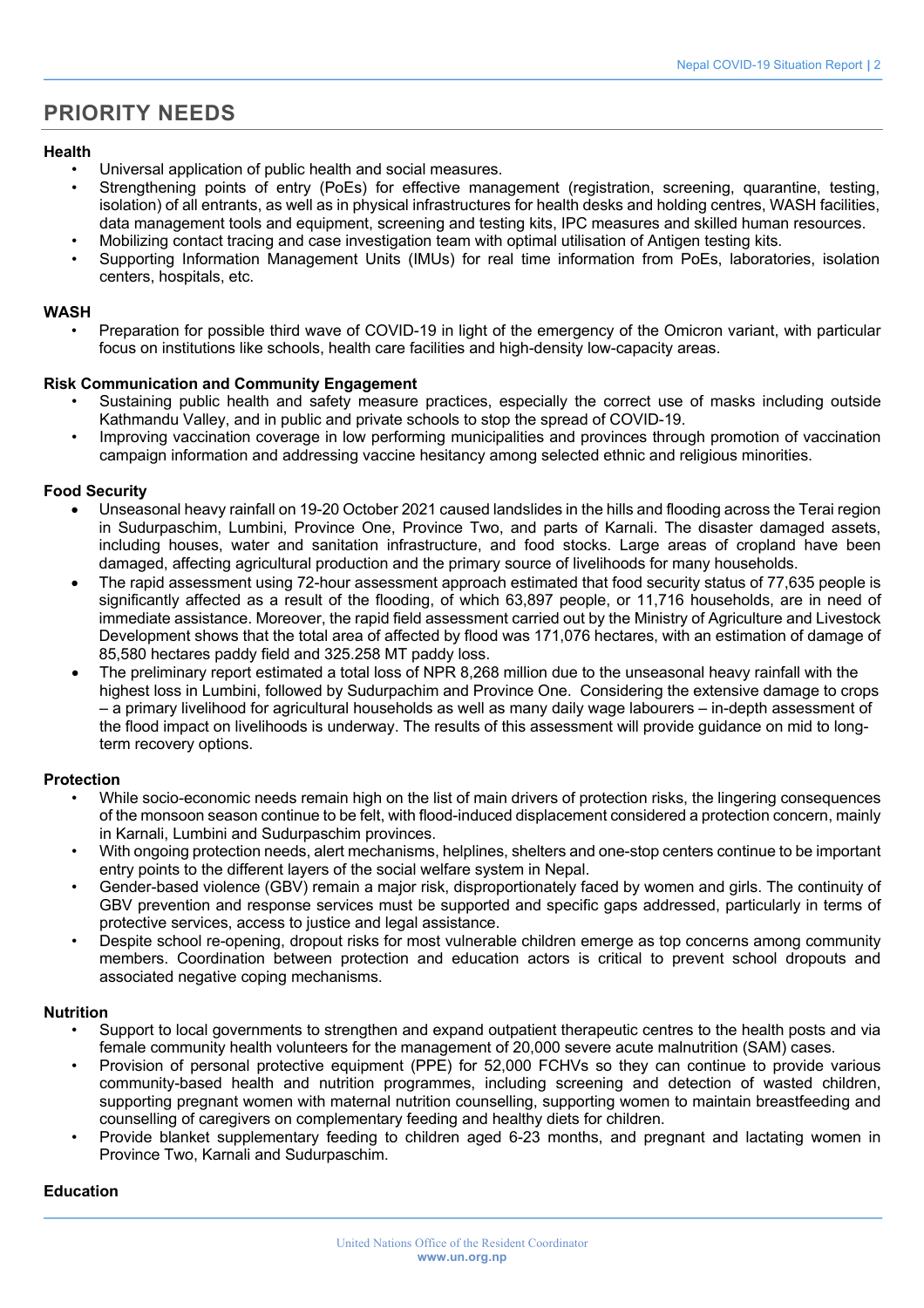- Due to the decline in official COVID-19 cases during the reporting period, compliance with public health and safety measures by the general population is also declining, including in schools. However, in light of the emergence of the Omicron variant, school authorities need to be oriented and alerted to ensure compliance to safety measures and safe schools re-opening protocols.
- Continue support to equip teachers with strategies and skills to help children with learning loss initiatives and psychosocial support.

## **Gender in Humanitarian Action**

- Free access to COVID-19 testing for poor and vulnerable communities.
- Vaccination targeting marginalized groups and outreach to ensure access.

## **OPERATIONAL RESPONSE**

#### **Health**

- Health partners are actively supporting COVID-19 vaccination campaigns ongoing simultaneously in all provinces for first and second vaccine doses for target groups as specified by the Ministry of Health and Population (MoHP) and as per the National Deployment and Vaccination Plan.
- Advocacy on quick supply of vaccines to Nepal continues by health partners at different levels.
- Partners are supporting various activities at PoEs, including risk assessment of PoE and ground crossing points, establishment and upgrading of PoE infrastructure, training and orientation for PoE staff, screening and testing (COVID-19, HIV, TB, Malaria, etc.), recording and reporting and human resource support.
- Health partners are supporting case management through pediatric essential/emergency critical care training and telemedicine and teleconsultation.
- Oral Cholera Vaccine (OCV) vaccination was completed in Kapilvastu district to respond to the cases of Acute Watery Diarrhea, in coordination with WASH activities.

### **WASH**

- Joint monitoring visits, led by Cluster lead Ministry of Water Supply, for COVID-19 response are ongoing at provincial level with the objective to observe quality of response, sustainability of interventions and areas of improvements at provincial and local levels.
- Joint visits have been completed in Province One, Gandaki, Karnali and Sudurpaschim, covering 15 health care facilities, two points of entry, eight isolation centres, four schools, three quarantine centres, and four government institutions where WASH service/facilities were provided by cluster members.
- During the reporting period, WASH cluster members also continued to respond to the post-monsoon and unseasonal heavy rains, floods and landslides of mid-October. 1,002 households (6,353 people) in Bardiya district were supported with WASH supplies, including, buckets, hygiene kits, and water purification tablets.
- Similarly, 1,100 HHs (7,700 people) benefitted from similar WASH supplies and liquid handwash solution in flood affected areas of Kanchanpur district of Sudurpaschim.

#### **Logistics**

- On 11 December one dispatch was made of 1.1 MT and 8 CBM.
- During the reporting period, dispatches of 3.6 MT and 23 CBM have been completed.
- Two 40 foot refrigerated containers were received from United Nations Humanitarian Response Depot (UNHRD) and handed over to the Ministry of Health and Population (MoHP). The reefer containers, located in Patlaiya, Bara District of Province Two, are augmenting the cold-chain capacity of Nepal for the storage of COVID-19 vaccines, which is crucial to the delivery of vaccines around the country and the fight against COVID-19.
- To date, COVID-19 related dispatches have totalled in weight MT 2,780 and volume 10,206 CBM.
- To date, COVID-19 related storage has totalled in weight MT 1,840 and volume 9,776 CBM.

## **Risk Communication and Community Engagement**

- 56 radio journalists were trained on offline community feedback collection to gather insights from remote areas and those not reached through online platforms. Monthly social listening insights, gathered through offline and online platforms, were shared with the Ministry of Health and Population (MoHP) and RCCE stakeholders.
- Over 7 million people were reached through dedicated radio and television programs with content and messaging on COVID-19 testing, public health and safety compliance, vaccine availability and efficacy. Over 10.5 million people were reached on social media with content and messages on reimagining a better post-pandemic world for children, various vaccine arrivals in country and Vitamin A supplementation campaign.
- Initiated local mask movements in support of compulsory mask wearing campaign in public places, with a specific focus on festival season and political parties' conventions. The Province Two Chief Minister's office, provincial health directorate, youth mobilisers and Nepal Scouts volunteers are supporting the mask movements with a focus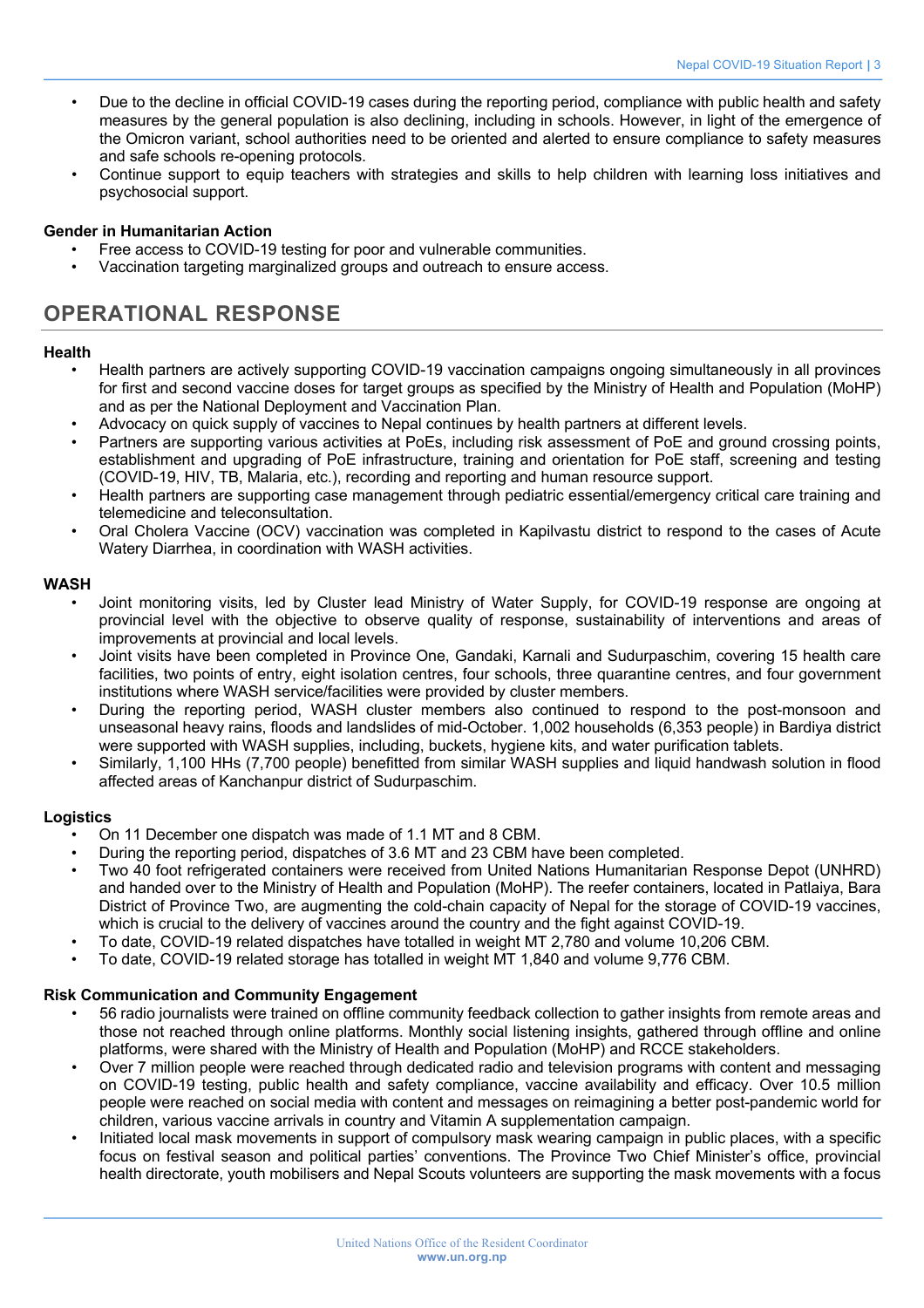on markets, offices, shops and public transportation. Additionally, 26 volunteers were mobilised in nine districts of Karnali and Sudurpaschim provinces to promote public health and social measures.

- For the first time, a youth takeover of MoHP digital media channels was organized on 20 November, wherein mental health related content produced by children and young people was disseminated.
- During the reporting period, around 100 multimedia contents on COVID-19, mental health, Omicron variant, cholera awareness, Pfizer vaccine rollout and safety behaviours during festivals were produced and disseminated through MoHP's Viber and social media channels, Nepal Television, Radio Nepal, partners' radio networks and community activities.

## **Protection**

- Psychosocial support continued to be provided through remote counselling, online platforms, one-on-one counselling and group orientation sessions, including deployment of community-based psychosocial community workers, where feasible.
- 786 people (183 males, 603 females) including those affected by floods/landslides received one-on-one counselling services. Further, 5,805 people (1,964 males, 3,841 females) were reached through group orientation and awareness-raising activities on psychosocial wellbeing. Also, 47 children (all boys) from child correction homes in Parsa district, Province Two were oriented on identifying psychosocial stress and coping mechanisms.
- Protection helplines and emergency intervention services, including appropriate care arrangements and emergency assistance, reached 199 children (36 boys, 163 girls), of which 55 cases (26 boys, 29 girls) were referred to different services such as health, security, justice, etc.
- 522 people (184 males, 338 females) were trained to identify and respond to unaccompanied, separated and other vulnerable children. In addition, 29 volunteers were oriented on protection monitoring and incident reporting.
- 316 women and girls supported with lifesaving essential dignity and *kishori* kits to address their protection and hygiene concerns. 4,692 people (1,224 males, 3,468 females, including 7 persons with disability) were sensitized on GBV prevention and response. Additionally, 264 GBV frontline service providers (99 males, 164 female, 1 nonbinary, including 1 person with disability) were trained on GBV prevention and response.
- 6,725 (3,120 females, 3,605 males) returnee migrants including vulnerable people and informal workers were provided with a first dose of COVID-19 vaccine at one of four-exit points of Kathmandu (Kalanki, Balkhu, Koteshwor and Gongabu Buspark).
- 132 calls from persons of concern (refugees) were received through the 24/7 hotline services and protection needs were addressed accordingly. 866 protection services (psychosocial support, GBV response) provided to refugees.

## **Nutrition**

- 1,608 children aged 6-59 months with SAM were treated in 863 OTCs and 22 nutrition rehabilitation homes (NRH).
- 90% of children aged 6-59 months received Vitamin A supplements and 88% of children aged 12-59 months received deworming tablets during the national campaign on 24-25 October, conducted by MoHP.
- Caregivers of 39,441 children below 23 months received infant and young child feeding (IYCF) counselling during the reporting period. Further, support for IYCF information dissemination and counselling services via telephone, radio, SMS, TV and other social media communication channels is ongoing.
- The Cluster is supporting MoHP to implement a simplified approach for the treatment of moderate and severe acute malnutrition nationwide, by using single product ready-to-use- therapeutic food, Orientation of health workers has been completed in 35 of 77 districts.
- In October and November, a total of 33,948 children aged 6-23 months and 21,951 pregnant and lactating women received supplementary food in Karnali province and Province Two.

## **Education**

- The Ministry of Education Science and Technology (MoEST) endorsed the COVID-19 Education Cluster contingency plan on 7 December 2021.
- During reporting period, 24,423 children (51% girls) were reached through the distribution of printed self-learning materials in Province Two, Lumbini and Karnali. Since January, 173,572 children (43.4% girls) from most marginalized communities have been reached with the distribution of formal self-learning materials.
- Psychosocial first aid (PFA) support was provided to 1,000 parents and students (29% female) of Sudurpaschim, Karnali and Gandaki provinces and stress management training to 574 teachers (47.8% female) in Province Two to manage stress and fear among students.
- 4,797 parents (30% female), from early childhood education and development (ECED) to grade three, were supported with parental education sessions to create an enabling environment for learning continuity at home through self-learning pack. Similarly, 1,097 primary school teachers (37% female) were capacitated on remote teaching and the effective use of learning package. Since January, 6,291 teachers and parents (32.2% female) have benefitted from various capacity building skills on remote teaching and learning.

## **KEY GAPS AND CHALLENGES**